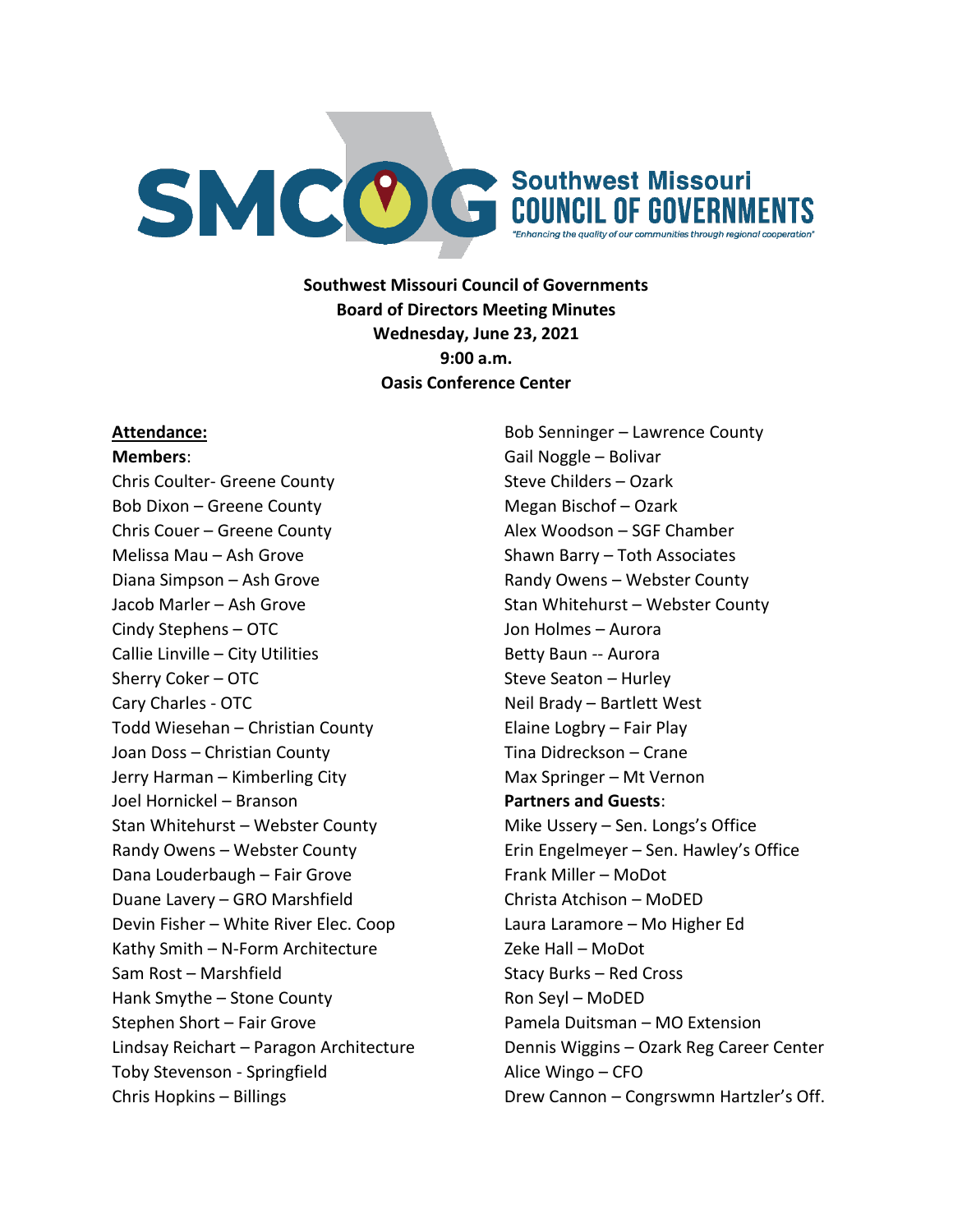Ronda Burnett – MDC Andy Schiller – MO DNR Alex Woodson – Springfield CoC Sonya Anderson – Sen. Blunt's Office Brandon Alexander - MO STO Mark Hultgren – USDA/RD Ashley Venshie – USDA/RD Kayla Taylor – Senior Age Alex Cobb – Senior Age Theresa Sampaio – Mo DED

**Staff**:

Jason Ray Jane Hood Dorothy Wittorff-Sandgren Aishwarya Shrestha Lexi Mason Courtney Pinkham Chris Kempke Avery Knese

#### **Open Meeting**

Introductions and Announcements— Chris Coulter

Approval of June 23, 2021 Meeting Agenda—Chris Coulter *Max Springer motioned and Jerry Harman seconded to approve the revised Agenda for the June 23, 2021 meeting. Motion Carried*.

Approval of May 26, 2021 Meeting Minutes— Chris Coulter *Steve Childers motioned and Dana Louderbaugh seconded to approve the Minutes for the May 26, 2021 meeting. Motion Carried.*

#### **Legislative Reports**

Sonya Anderson – Senator Blunt's Office Working on Community Bridges Act, will work with Rural and Off System bridges.

Erin Engelmeyer – Senator Hawley's Office Working on Pro Law Enforcement package. Stated that the SBA/ Restaurant funds still have not been released and that they need to get this moving forward.

Drew Cannon - Congresswoman Hartzler's Office Advises that communities should wait until all Rescue Act Funds are released and all guidance has been announced prior to spending any of the funds.

### **Guest Speaker Brandon Alexander, MO State Treasurer's Office**

Update on American Rescue Plan Act. The funding will be going to State, County and City levels. State money will come 5 days after request, (MO has not requested yet). Counties and cities will receive funds 10 days after. State has 30 days to distribute funds down to county and city level, max of 120 days. Federal level is requiring DUNs/SAMs and accurate vendor registration. Will also need to have 2020 budget.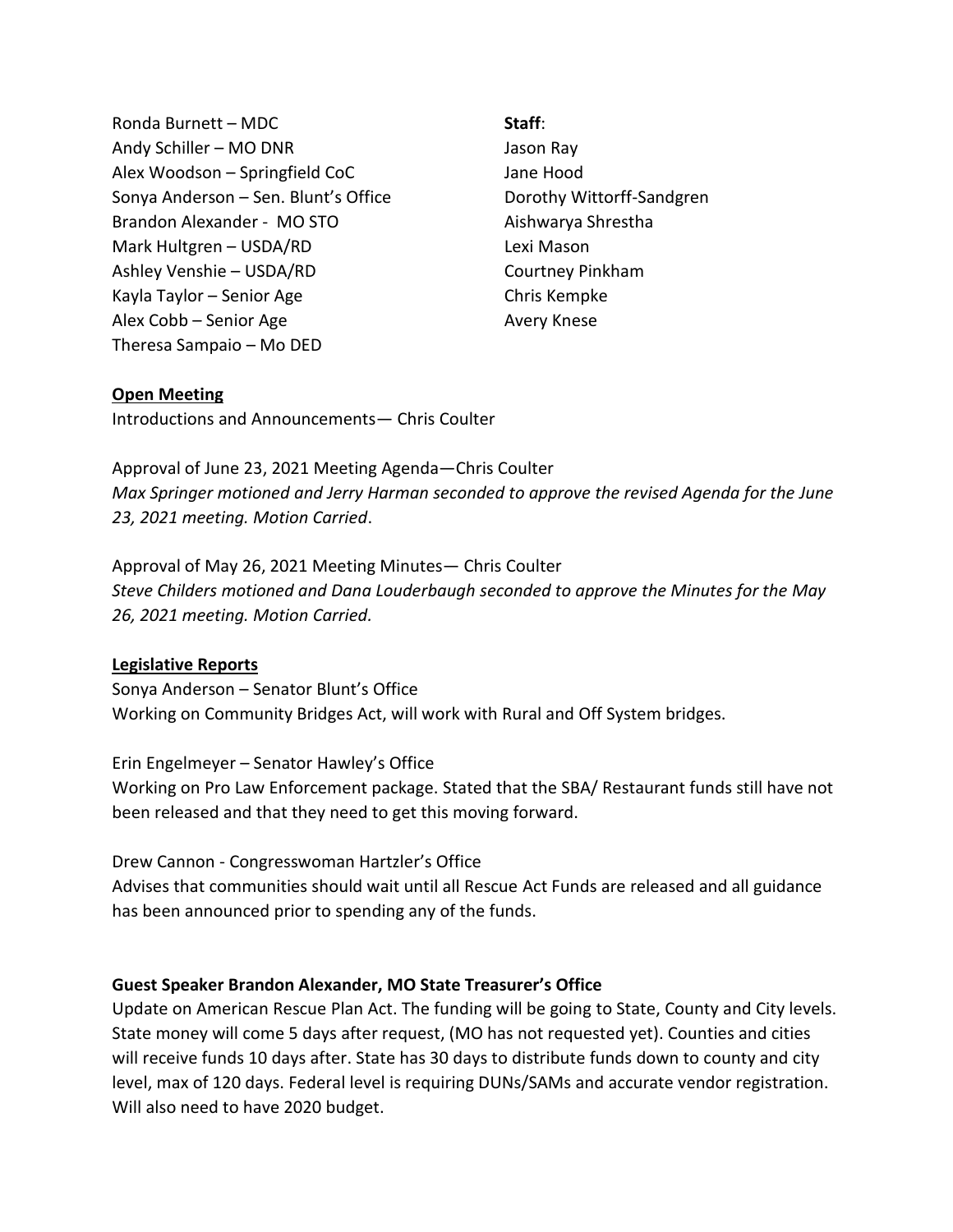### Q/A

Why is Missouri waiting? Missouri is waiting to apply until they have more clarity on how funds can be used.

Will the funds be released at all at once? Money from State to county/city will be released in two phases, at least 1 year apart. Reporting will go to US Treasury.

Can funds accrue interest? Yes, funds can be put in an interest-bearing account. Interest accrued can be used to replace loss in revenue.

### **Business Meeting**

1. 2021-22 Non-Governmental Representatives *Dana Louderbaugh motioned, and Gail Noggle seconded approval of the 2021-22 Non-Governmental Representatives. Motion carried.*

2. 2021-22 Executive Committee and Officers *Dana Louderbaugh motioned, and Steve Childers seconded approval of the 2021-22 Executive Committee and Officers. Motion carried.*

3. 2021-22 TAC Appointments *Cindy Stephens motioned, and Todd Wiesehan seconded approval of the 2021-22 TAC Appointments. Motion carried.*

4. 2021-22 CEDs Appointments *Sam Rost motioned, and Steve Childers seconded approval of the 2021-22 CEDS Committee Appointments. Motion carried.*

5. 2021-22 Budget *Cindy Stephens motioned, and Sam Rost seconded approval of the 2021-22 Budget. Motion carried.*

The August 25<sup>th</sup> Meeting will be in person at location to be announced.

**Partner Updates**

**USDA Rural Development – Mark Hultgren**